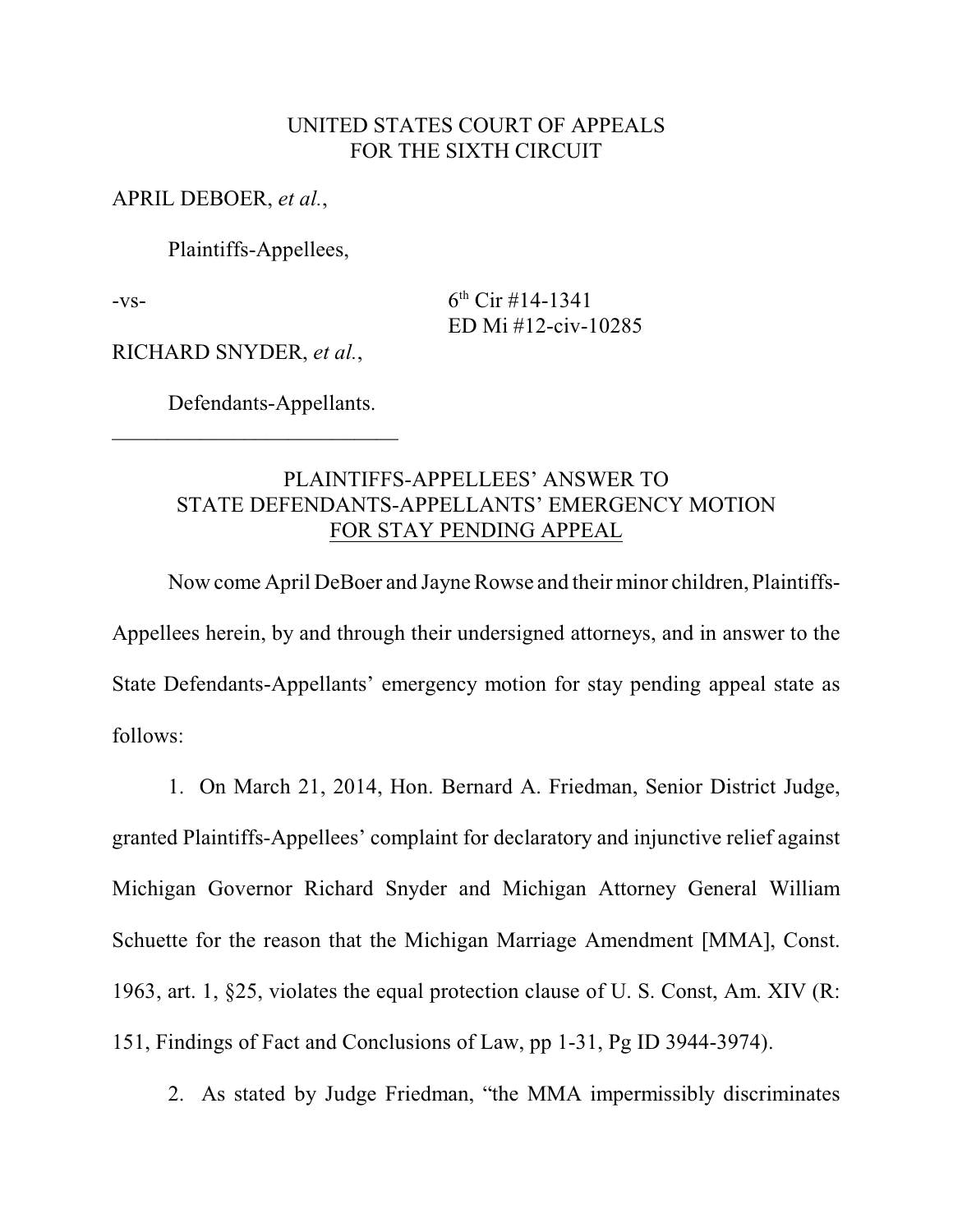against same-sex couples in violation of the Equal Protection Clause because the provision does not advance any conceivable legitimate state interest." *Id.* at 18 (Pg ID 3961). $<sup>1</sup>$  More particularly, Judge Friedman also found that</sup>

• "the MMA undermines the very aim of one of the central historical bases for civil marriage, namely, family stability". *Id.* at 10 (Pg ID 3953);

• eligibility to marry does not turn on "a couple's stability, criminal record, ability to procreate, parenting skills, or the potential future outcomes of their children". *Id.* at 10-11 (Pg ID 3953-3954);

• "the overwhelming weight of the scientific evidence supports the 'no differences' viewpoint" as to the outcomes of children raised by heterosexual couple parents and same-sex couple parents. *Id.* at 22 (Pg ID 3965);

• the testimony of the State Defendants-Appellants' primary witness as to child outcomes, Mark Regnerus, was "entirely unbelievable and not worthy of serious consideration", and the State Defendants-Appellants' witnesses as

Plaintiffs-Appellees also challenged the MMA on the ground that it 1 violates the  $14<sup>th</sup>$  Amendment's due process clause. With respect to that challenge, Judge Friedman stated: "In light of this determination, the Court finds it unnecessary to address whether the MMA burdens the exercise of a fundamental right under the Due Process Clause" (R: 151, Findings of Fact and Conclusions of Law at p 18, Pg ID 3961). However, Judge Friedman also noted that "the Supreme Court has repeatedly recognized marriage as a fundamental right." *Id.* at n 5 (Pg ID 3961).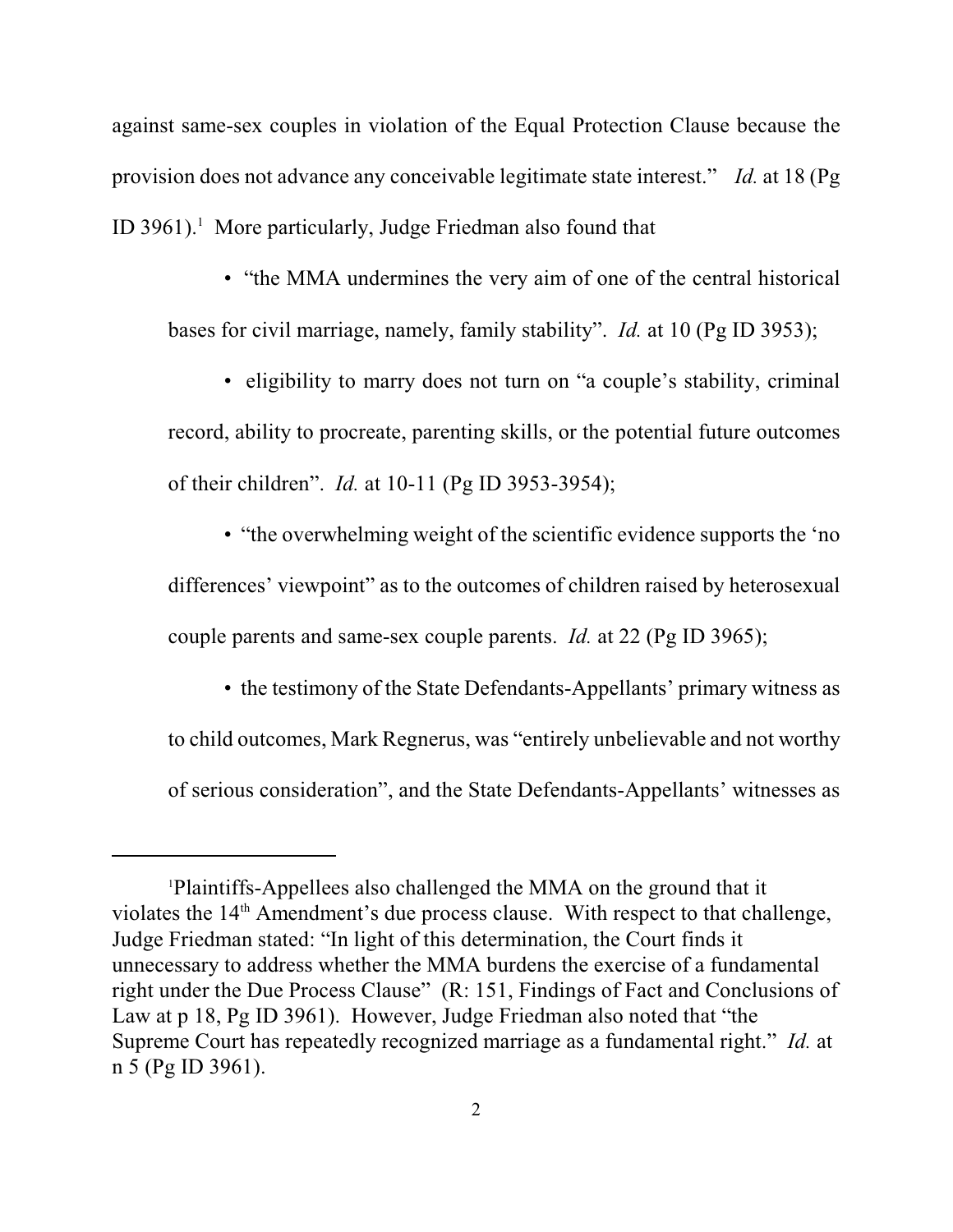a group "clearly represent a fringe viewpoint that is rejected by the vast majority of their colleagues across a variety of social science fields." *Id.* at 13, 17 (Pg ID 3956, 3960);

• "the MMA actually fosters the potential for childhood destabilization" to the detriment of children raised by same-sex couple parents, since these children may only have one legally recognized parent. *Id.* at 22-23 (Pg ID 3965-3966);

• "[t]here is, in short, no logical connection between banning same-sex marriage and providing children with an 'optimal environment' or achieving 'optimal outcomes'". *Id.* at 24 (Pg ID 3967); and

• "Many Michigan residents have religious convictions whose principles ... inform their own viewpoints about marriage. Nonetheless, these views cannot strip other citizens of the guarantees of equal protection under the law. The same Constitution that protects the free exercise of one's faith in deciding whether to solemnize certain marriages rather than others, is the same Constitution that prevents the state from either mandating adherence to an established religion ... or 'enforcing private moral or religious beliefs without an accompanying secular purpose.' ... As a result, tradition and morality are not rational bases for the MMA." *Id.* at p 26 (Pg ID 3969) (cites omitted).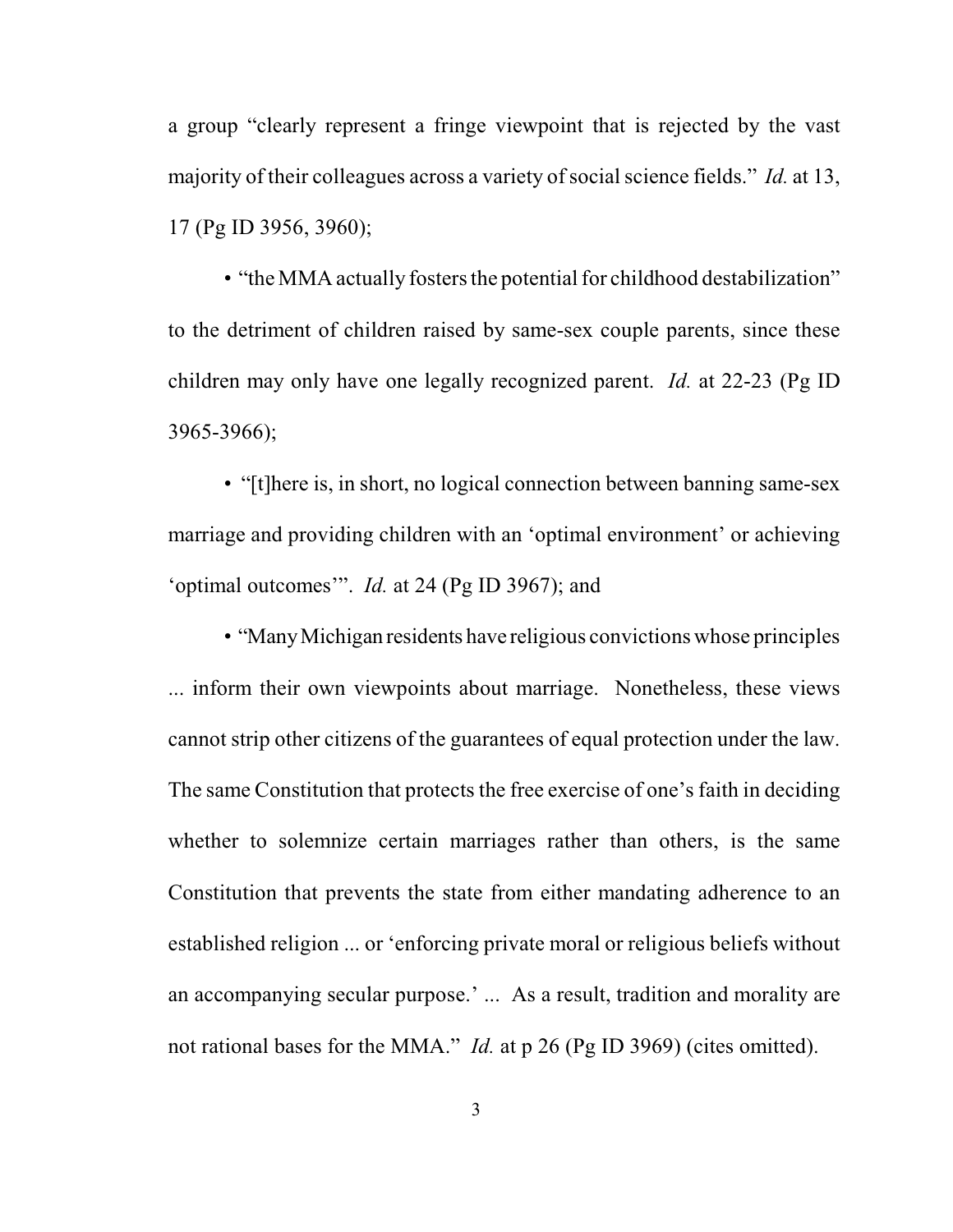3. On March 21, 2014, the State Defendants-Appellants<sup>2</sup> filed their notice of appeal in this matter along with an emergency motion for a stay pending appeal.

4. The motion for a stay was filed in this Court rather than in the district court; the State Defendants-Appellants did not at any time file a motion in the district court for a stay pending appeal.

5. On March 22, 2014, after directing Plaintiffs-Appellees' counsel to respond to Plaintiffs-Appellants' stay motion by noon on March 25, 2014, this Court temporarily stayed enforcement of Judge Friedman's judgment until March 26, 2014.

6. The State Defendants-Appellants' emergency motion for a stay pending appeal should be denied for both procedural and substantive reasons: As detailed below, the motion was wrongly filed in this Court, and it is entirely lacking in merit.

# *The State Defendants-Appellants' Motion for a Stay*

### *Was Wrongly Filed in this Court.*

7. F. R. App. Proc. 8(a)(1)(A) provides in relevant part that "[a] party must ordinarily move first in the district court for ... a stay of the judgment ... of a district court pending appeal". The only exception to the obligation initially to seek a stay

Defendants-Appellants Snyder and Schuette are referred to as State <sup>2</sup> Defendants-Appellants to distinguish them from Oakland County Clerk Lisa Brown, who is also a Defendant in the case. Since taking office on January 1, 2013, and being substituted for her predecessor as a defendant, Defendant Brown has expressed her agreement with the Plaintiffs-Appellees' position in the case.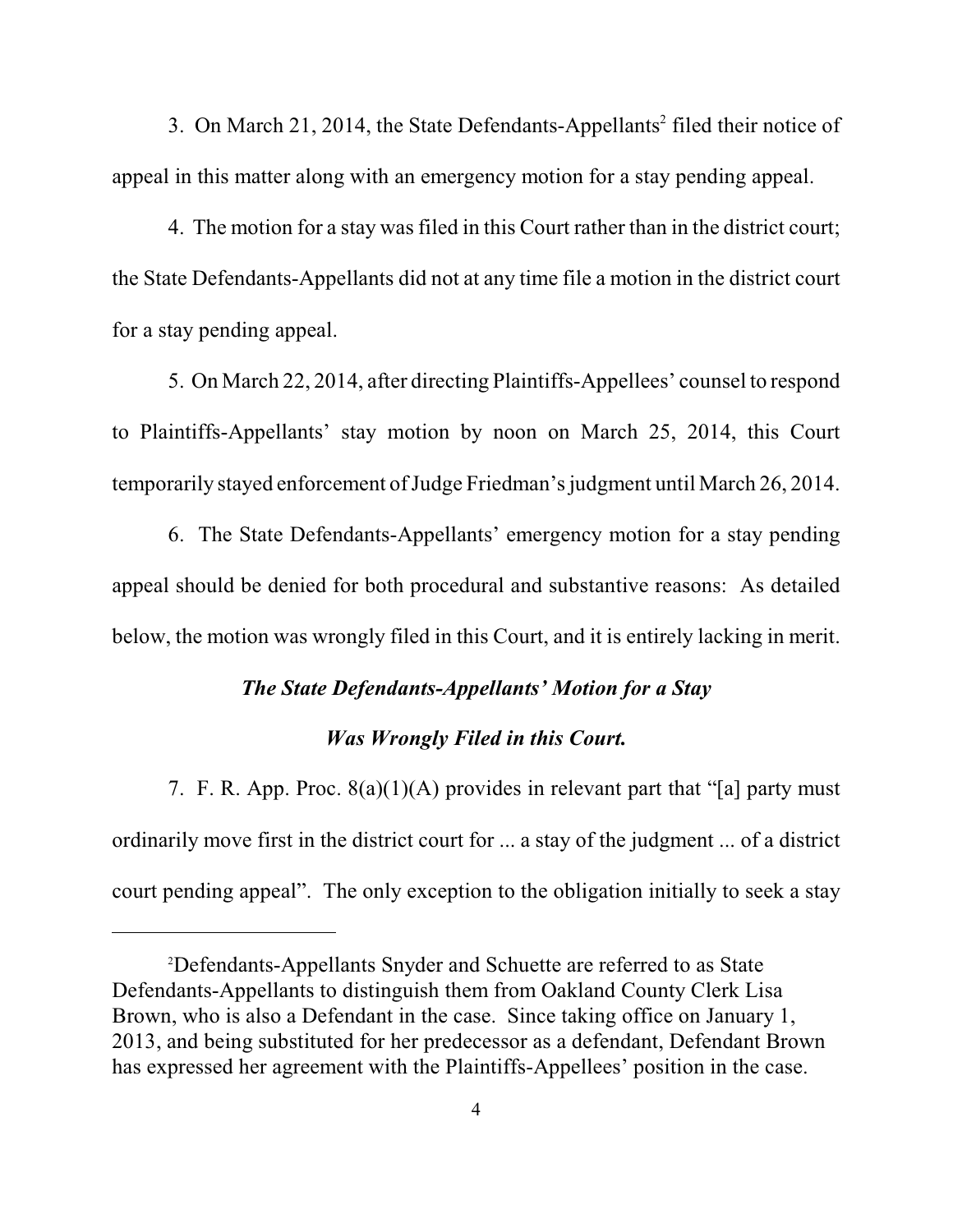in the district court is where the movant is able to "show that moving first in the district court would be impracticable". F. R. App. Proc.  $8(a)(2)(A)(I)$ .

8. Strong policy considerations support the requirement that the court that issued the judgment ordinarily be the first to consider a request for a stay of its judgment: At the time of considering a motion for a stay, the issuing court is the most fully informed about the facts and issues in the case, the issuing court has had the opportunity directly to assess the credibility of the witnesses and the weight of the evidence presented to it, and the issuing court is in the most fully informed position to assess the four-factor test applicable to the stay decision. It is for reasons such as this that a district court's decision as to whether to grant or deny a stay is reviewed for an abuse of discretion rather than *de novo*. *Cf.*, *e.g.*, *U. S. Student Association Foundation v. Land*, 546 F.3d 373, 380 (6<sup>th</sup> Cir 2008).

9. In the instant case, the State Defendants-Appellants did not at any time file a motion for a stay, and, contrary to the State Defendants-Appellants' claim otherwise, Judge Friedman has not "effectively denied the stay pending appeal by failing to rule on it." Emergency Motion at p 6. Rather, the State Defendants-Appellants' only action relative to seeking a stay in the district court was a passing verbal reference to asking for a stay during the course of closing arguments at the conclusion of the trial. At the time, Judge Friedman had not yet ruled on the case,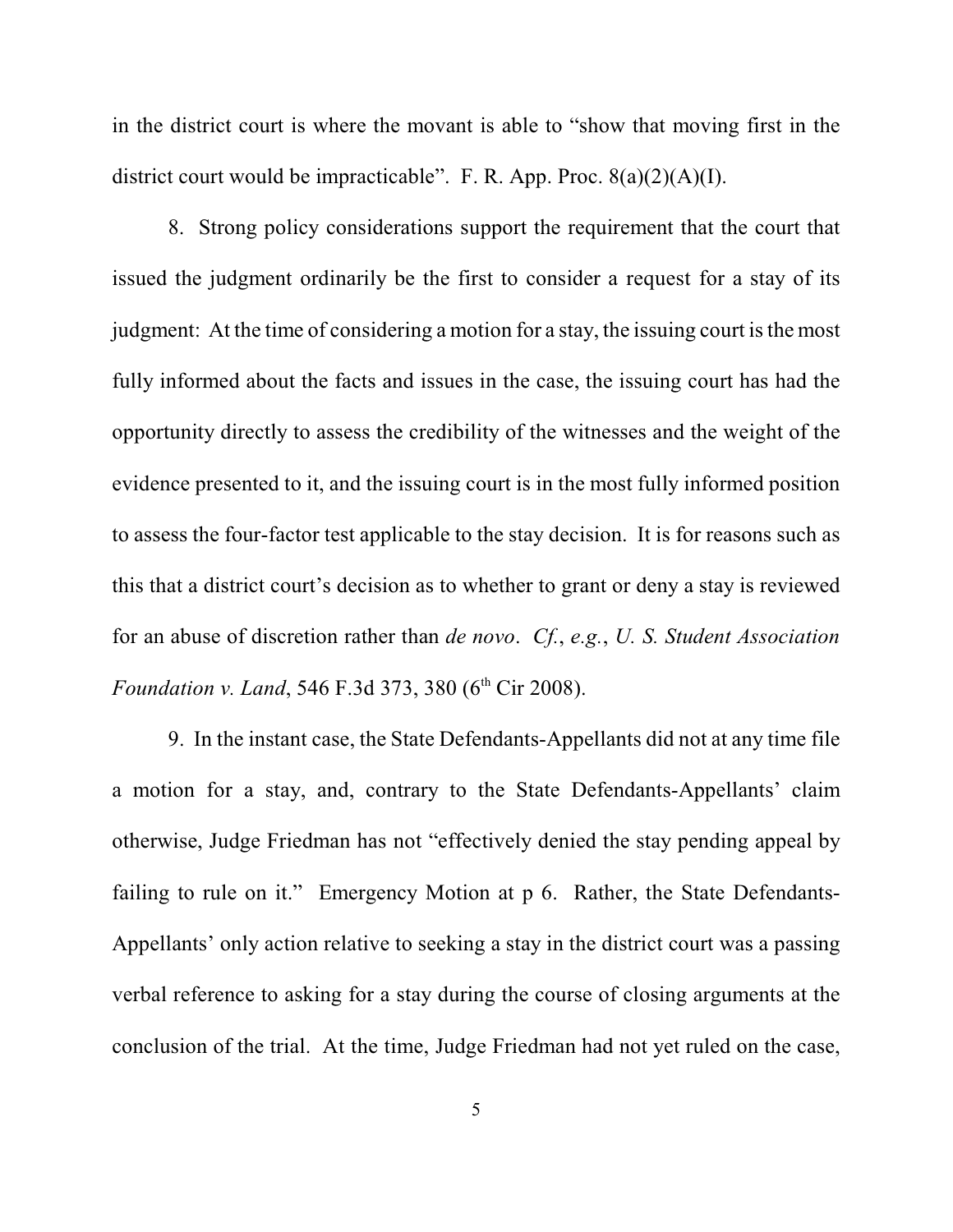there was no appeal pending, and the issue of a stay was not before him. It is utterly disingenuous for the State Defendants-Appellants to claim that a motion has been "effectively denied" when no such motion was ever filed and the district court has not been presented with anything to decide. It is particularly disturbing when such a misstatement is made on behalf of the Governor and Attorney General of a state.

10. If the State Defendants-Appellants wished to seek a stay upon the issuance of the judgment, they were required to follow the same procedure as any other litigant; they should have filed a written motion and supporting brief, E.D. Mi. L. R. 7.1, after which the Plaintiffs-Appellees would have been entitled to an opportunity to submit a responsive answer and brief in that court. *Id.* The State Defendants-Appellants did not do so, however; the issue of a stay was never presented to the district court.

11. In order to avoid the requirement of first seeking a stay in the district court, the burden is on the State Defendants-Appellants to show that moving first in the district court would have been "impracticable". They have manifestly failed to meet that burden. There has been no showing whatever that Judge Friedman would not have been in a position to consider such a motion promptly and no showing whatever that he would not have, in fact, promptly considered such a motion; to the contrary, there is every reason to believe that Judge Friedman would have promptly considered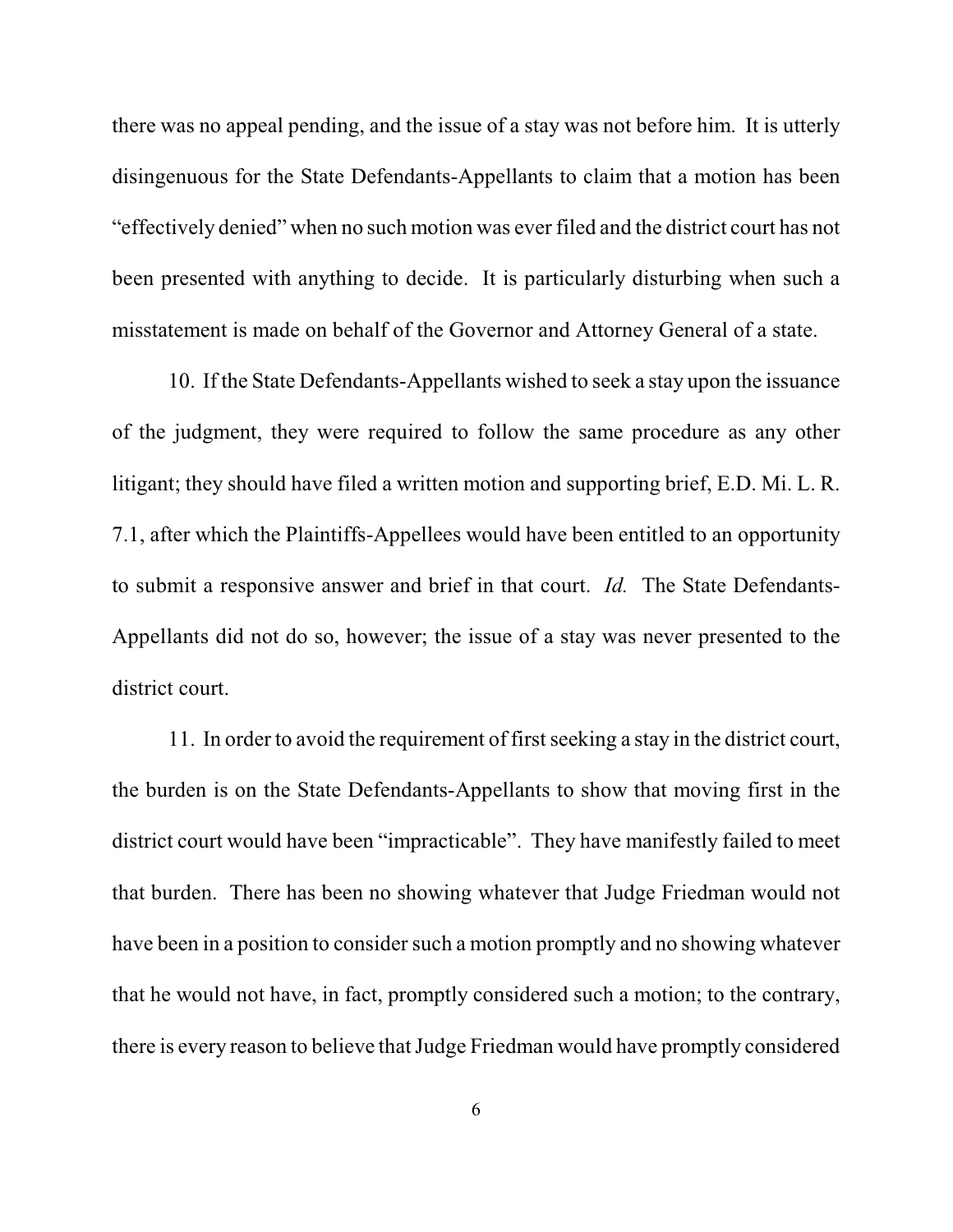such a motion.

12. For all of these reasons, the State Defendants-Appellants' motion in this Court without having first moved for a stay in the district court is an unreasonable attempt to circumvent the requirements of F. R. App. Proc. 8 and the deferential standard of review applicable in the circumstances. For these reasons alone, the motion should be denied.

# *The facts and circumstances of this case do not meet the standard for issuing a stay of the district court's judgment.*

13. Even if this Court reaches the merits of the motion, it should be denied. While there could be superficial appeal to the argument that preserving the status quo pending appeal is prudent, there is "little consequential importance to the concept of the status quo", *United Food & Commercial Workers Union, Local 1099 v. Southwest Ohio Regional Transit Authority*,  $163 F.3d 341, 348 (6<sup>th</sup> Cir. 1998)$ , and, in any event, such an argument cannot trump the well-settled requirement of the law that, in order to establish entitlement to a stay pending appeal, a party must satisfy the four-factor test applicable in the circumstances. That is, in considering this question, the Court looks to  $-$ 

"(1) whether the movant has a strong likelihood of success on the merits,

(2) whether the movant would suffer irreparable injury absent a stay, (3)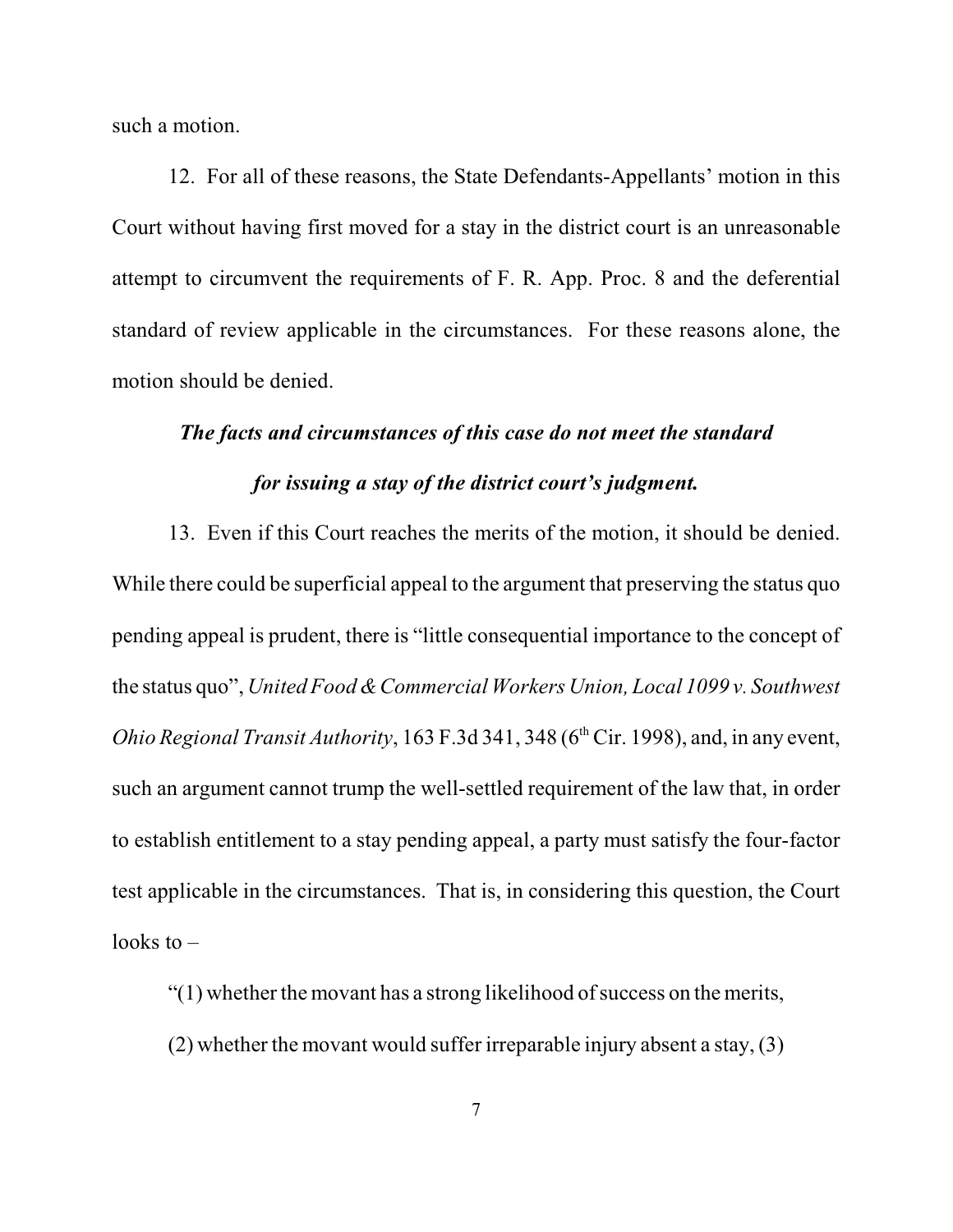whether granting the stay would cause substantial harm to others, and

(4) whether the public interest would be served by granting the stay."

*U. S. Student Association Foundation v. Land*, *supra*, 546 F.3d at 380, citing *Northeast OhioCoalition for the Homeless v. Blackwell,* 467 F.3d 999, 1009 (6th Cir. 2006). The State Defendants-Appellants have not established and cannot establish any of these factors. They not only ignore entirely the fact that the district court's findings of fact are entitled to deference, *Id.*, they act as if the district court has not made any factual findings at all.

14. In assessing whether the State Defendants-Appellants have met their burden of proof, it is also important to note that – contrary to the State Defendants-Appellants' claim, Emergency Motion at p 2 – the decision below does *not* "redefine marriage". One reason Plaintiffs-Appellees prevailed on their equal protection claim is that marriage is a civil contract, *cf.* M.C.L.A. §551.2, which is entirely genderneutral with respect to its rights, duties and obligations. Granting same-sex couples the right to marry no more redefines marriage than granting women's suffrage redefined voting or ending segregation in public accommodations redefined eating in restaurants or ending the ban on inter-racial marriages redefined marriage.

15. Moreover, while the Supreme Court granted a stay in *Herbert v. Kitchen*, S Ct #13A687 –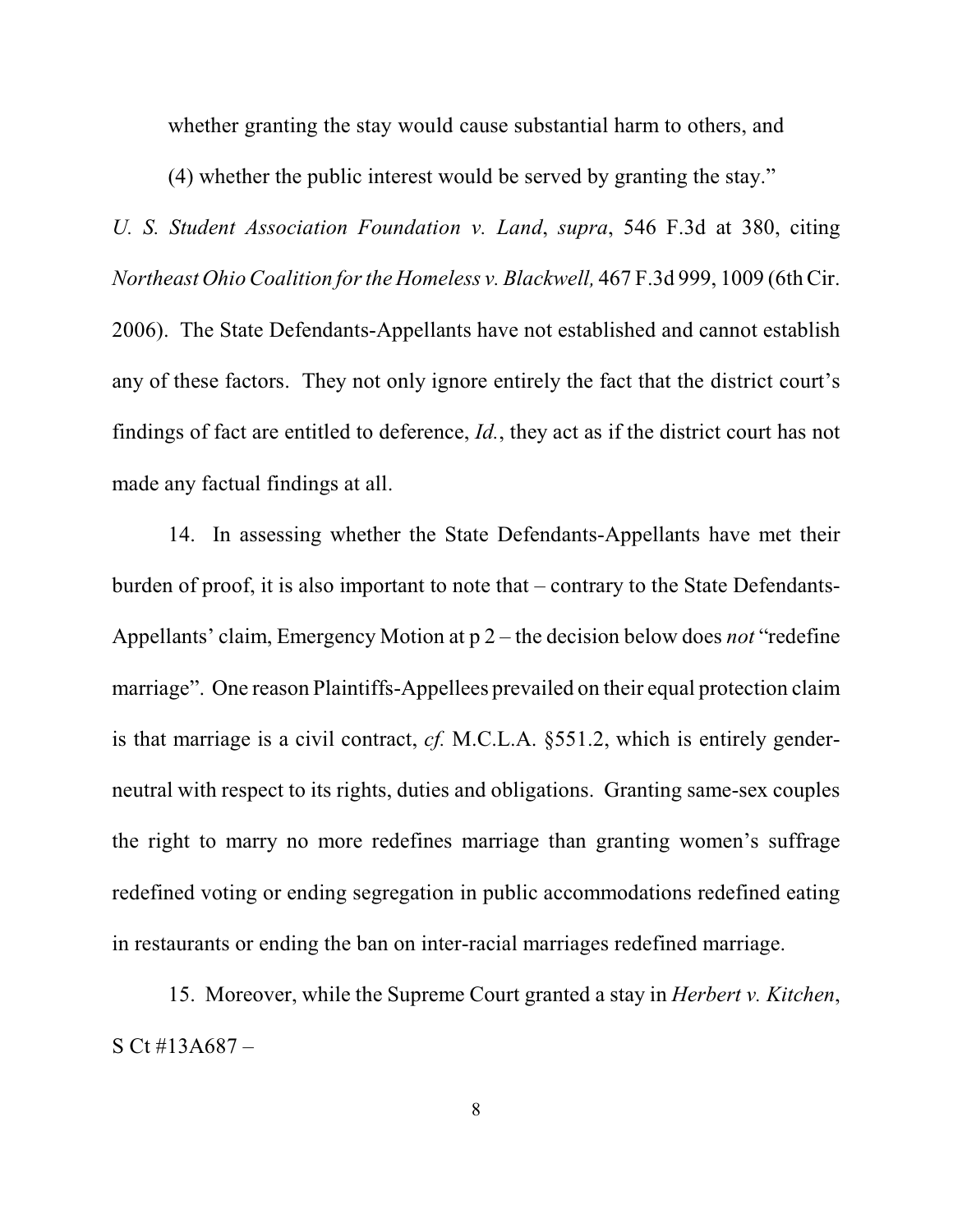• in the time since that order was entered on January 6, 2014, three more federal district courts (not including the instant case) have found same-sex marriage bans to be unconstitutional, *DeLeon v. Perry*, F.Supp.2d (W.D. Tex. 2014) [2014 WL 715741] (February 26, 2014); *Bostic v. Rainey*, F.Supp.2d (E.D. Va. 2014) [2014 WL 561978] (February 13, 2014); *Bishop v. U. S. ex rel. Holder*, 962 F.Supp.2d 1252 (D. Okla. 2014) (January 14, 2014), and two more federal district courts have found state bans on recognizing same-sex marriages lawfully performed in another state to be unconstitutional. *Tanco v. Haslam*, \_\_\_ F.Supp.2d \_\_\_ (M.D. Tenn. 2014) [2014 WL 997525] (March 14, 2014); *Bourke v. Beshear*, \_\_\_ F.Supp.2d \_\_\_ (W.D. Ky. 2014) [2014 WL 556729] (February 12, 2014); and

• unlike in *Kitchen*, which was decided on briefs, the decision in this case was based on a full trial at which the parties each had a full opportunity to present evidence, and the trial judge found as a fact that the State Defendants-Appellants' witnesses to "clearly represent a fringe viewpoint that is rejected by the vast majority of their colleagues across a variety of social science fields." *Id.* at 13, 17 (Pg ID 3956, 3960).

#### *(i) Likelihood of success on the merits.*

16. In asserting to this Court that they are likely to succeed on the merits of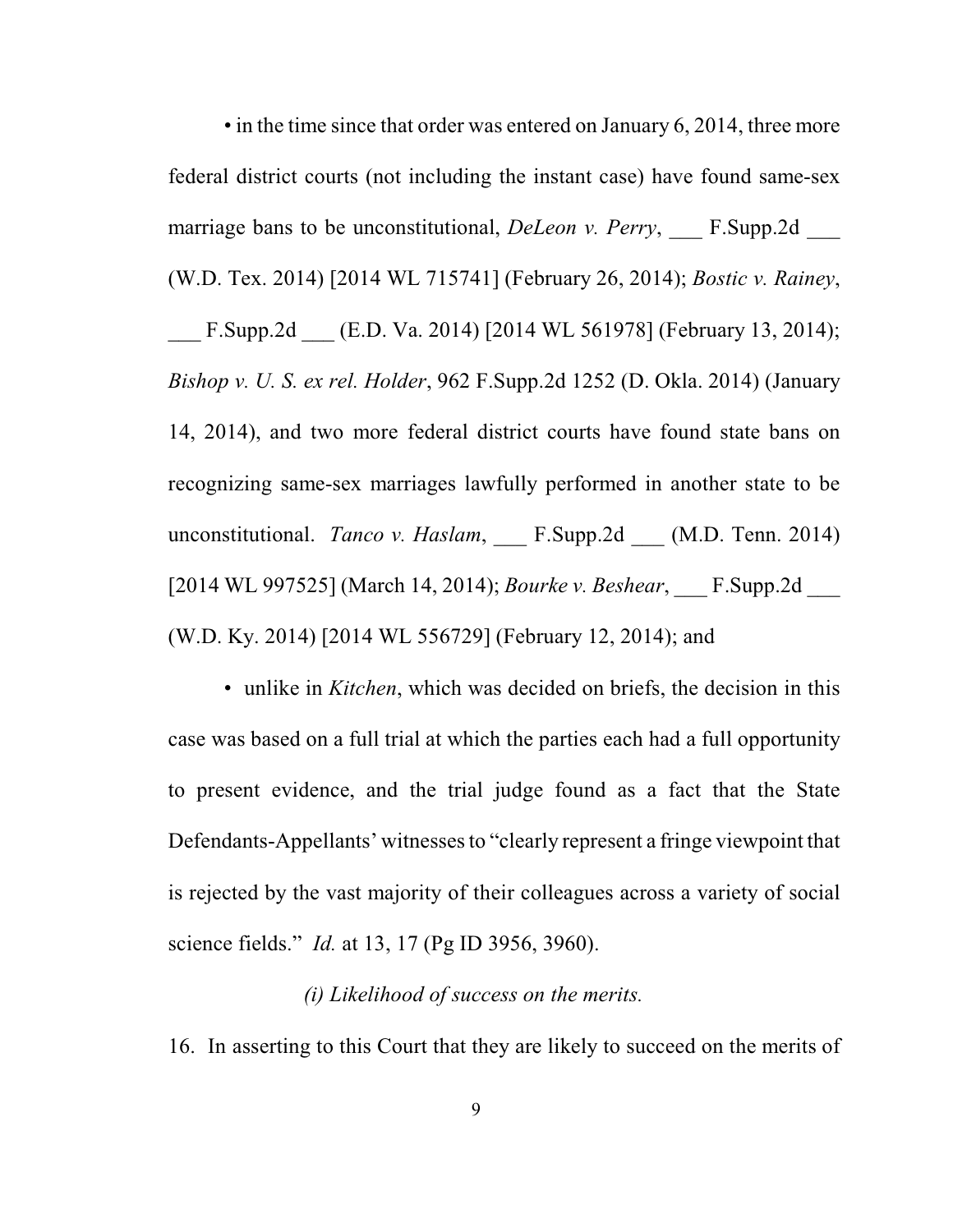their appeal, the State Defendants-Appellants –

• curiously ignore the fact that, since the decision in *U. S. v. Windsor*, 133 S.Ct. 2675 (2013), *every* federal district court that has considered the constitutionality of a state ban on same-sex marriage and/or a state ban on recognizing same-sex marriages lawfully performed in another state has found such bans to be unconstitutional applying the rational basis standard. *DeLeon v. Perry*, *supra*; *Bostic v. Rainey*, *supra*; *Bishop v. U. S. ex rel. Holder*, *supra*; *Kitchen v. Herbert*, 961 F.Supp.2d 1181 (D. Utah 2013); *Tanco v. Haslam*, *supra*; *Bourke v. Beshear*, *supra*; *Obergefell v. Wymyslo*, 962 F.Supp.2d 968 (S.D. Ohio 2013);

• overlook the fact that in *Lawrence v. Texas*, 539 U.S. 558, 574 (2003), the Supreme Court stressed that "our laws and tradition afford constitutional protection to personal decisions relating to marriage, procreation, contraception, family relationships, child rearing, and education ... Persons in a homosexual relationship may seek autonomy for these purposes, just as heterosexual persons do," and that, as noted by Justice Scalia in his dissent in *Lawrence*, 539 U.S. at 604, that decision alone "dismantles the structure of constitutional law that has permitted a distinction to be made between heterosexual and homosexual unions, insofar as formal recognition of marriage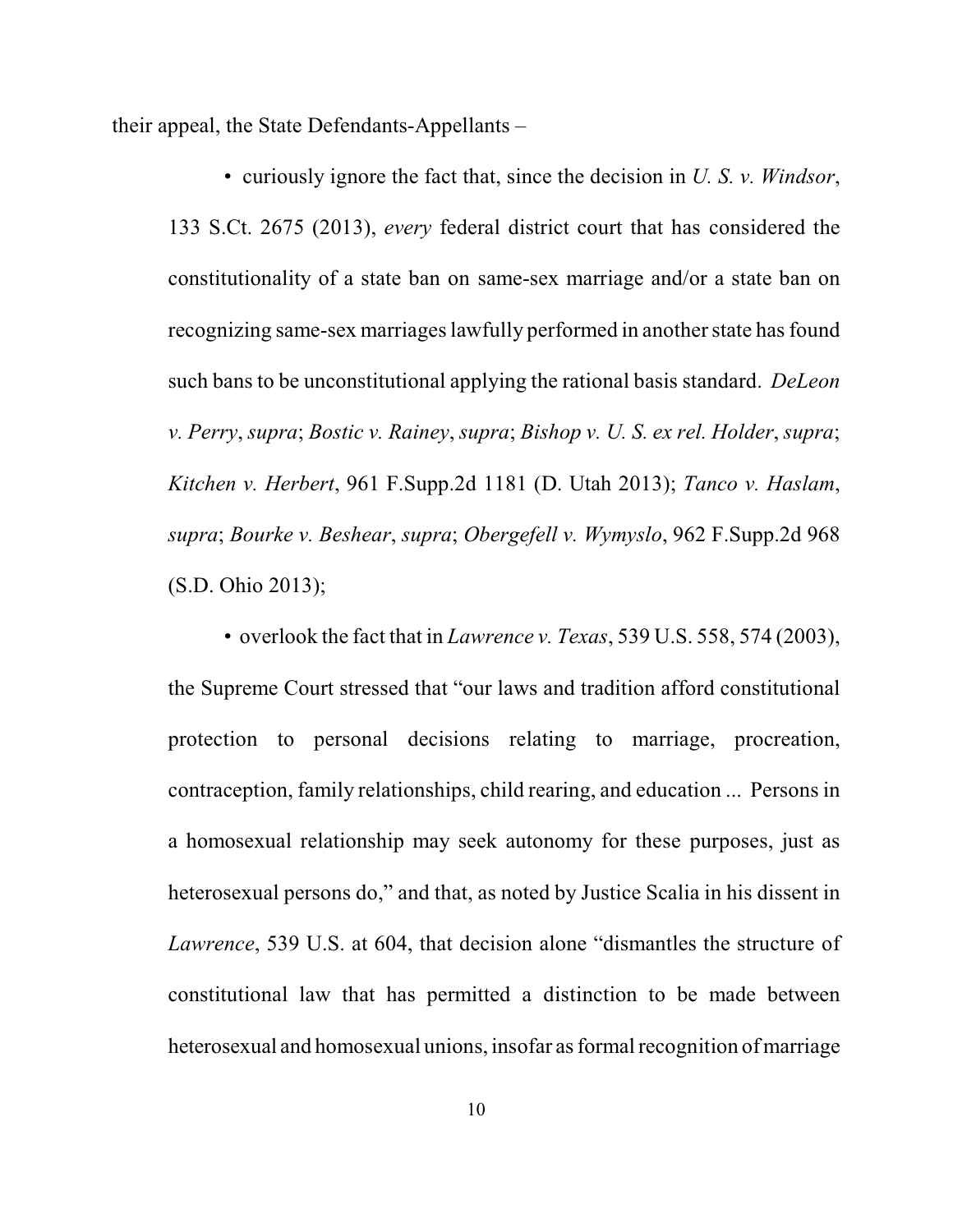is concerned"; and

• inexplicably misunderstand what "likelihood of success on the merits" means and does not mean. Contrary to the State Defendants-Appellants' assertion that the grant of a stay in other marriage cases means that opponents of marriage equality are likely to win on the merits of their appeals in those cases, Emergency Motion at pp 6-7, such findings mean only that the appellants in those cases have "raised questions going to the merits of [their] ... claims" that are sufficiently serious "as to make them a fair ground for litigation and thus for more deliberate investigation". *Six Clinics Holding Corp., II v. Cafcomp Systems, Inc.,* 119 F.3d 393, 402 (6<sup>th</sup> Cir. 1997).

17. For the reasons well-articulated in Judge Friedman's opinion below, as well as in the other post-*Windsor* marriage and marriage-recognition decisions, despite a long and deeply rooted history of discrimination against gays and lesbians in this country, there is now an "emerging recognition", *Lawrence*, *supra*, 539 U.S. at 572, that such discrimination is fundamentally incompatible with the  $14<sup>th</sup>$ Amendment's guarantee of equal protection of the laws. The State Defendants-Appellants' asserted rationales for the MMA have *all* been rejected by every post-*Windsor* court to consider them; they do not satisfy even rational basis scrutiny. As Judge Friedman aptly put it, our law is based on "the enduring principle that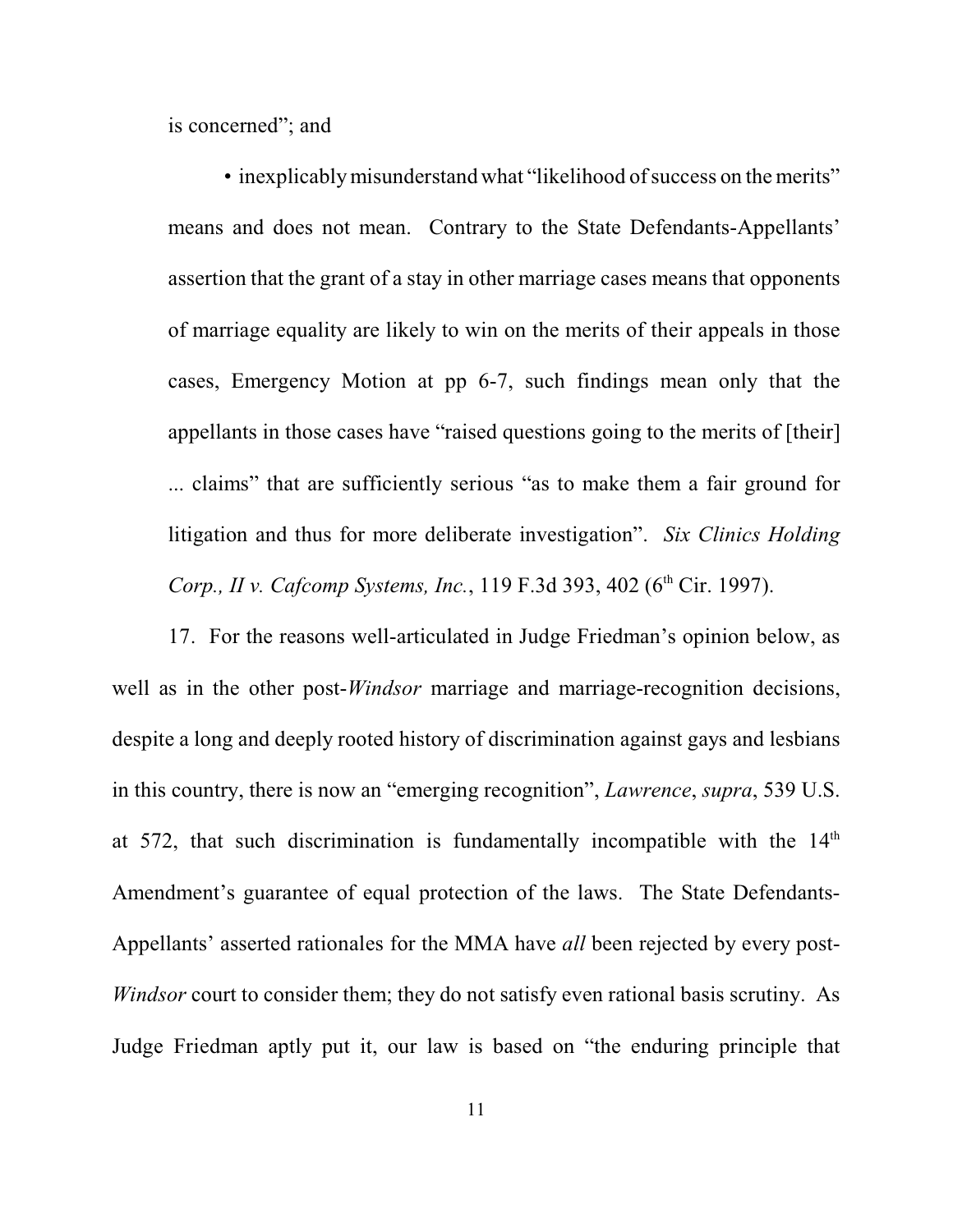regardless of whoever finds favor in the eyes of the most recent majority, the guarantee of equal protection must prevail" (R: 151, Findings of Fact and Conclusions of Law at p 30 (Pg ID 3973)).

18. For all of these reasons, the State Defendants-Appellants have not established and cannot establish a likelihood of success on the merits of their appeal.

### *(ii) & (iii) Irreparable harm and balance of harms.*

19. The State Defendants-Appellants' claim of irreparable harm if no stay is granted is also entirely lacking in merit; to the contrary, it is the Plaintiffs-Appellees and all other similarly situated families who would suffer palpable, irreparable harm if a stay were to be granted. The suggestion that the state is irreparably injured when a law is enjoined begs the question; if a law is unconstitutional, the state has no legal right to enforce it, period. Moreover, "[i]n making this argument, ... the State ignores the largely abstract nature of the harm it alleges, which pales in comparison to the concrete harm caused to plaintiffs by their current ineligibility for many federal marital benefits," *Garden State Equality v. Dow*, 79 A.3d 479, 481 (2013), and the adult Plaintiffs-Appellees' inability to provide adequate legal protection for their children. The State of Michigan suffers no harm whatever if same-sex couples are permitted to marry; couples like the adult Plaintiffs-Appellees and their children suffer real, demonstrable harm in their everyday lives each day the adult Plaintiffs-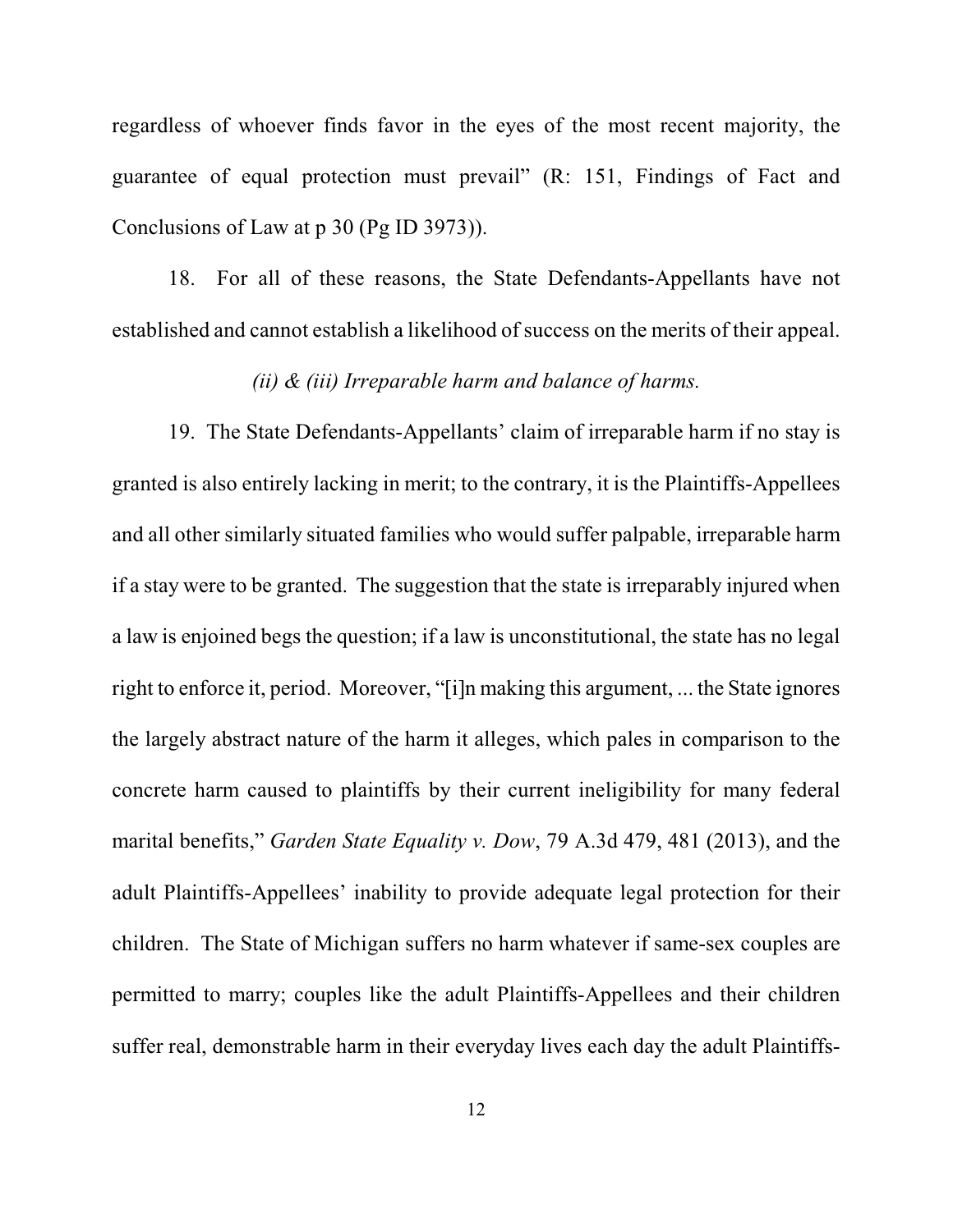Appellees are denied their right to marry and adopt each other's children. On the facts of this case, in which the Plaintiff-Appellee children remain particularly vulnerable each day that they are deprived of the right to two legal parents, it is more than a truism that the loss of a constitutional right "even for minimal periods of time, unquestionably constitutes irreparable injury". *Connection Distributing Co. v. Reno*, 154 F.3d 281, 288 (6<sup>th</sup> Cir 1998), citing *Elrod v. Burns*, 427 U.S. 347, 373 (1976) (plurality opinion); *Newsom v. Harris*,  $888$  F.  $2<sup>nd</sup>$  371, 378 (6<sup>th</sup> Cir 1989) (same).

19. For these reasons, the State Defendants-Appellants cannot establish irreparable harm to the state's interests from denial of a stay, and Plaintiffs-Appellees and all others similarly situated will continue to suffer serious, irreparable harm if a stay were to be granted.

## *(iv) The public interest.*

20. The public interest is best met by denying a stay in this matter. There are times when maintaining the status quo makes sense. There are also times when maintaining the status quo is merely a kinder label for perpetuating discrimination that should no longer be tolerated. The public interest in this case lies on the side of ending discrimination, promoting equality and human dignity and providing security for children, especially these adult Plaintiffs-Appellees' special needs children.

21. Throughout the litigation of this case, the State Defendants-Appellants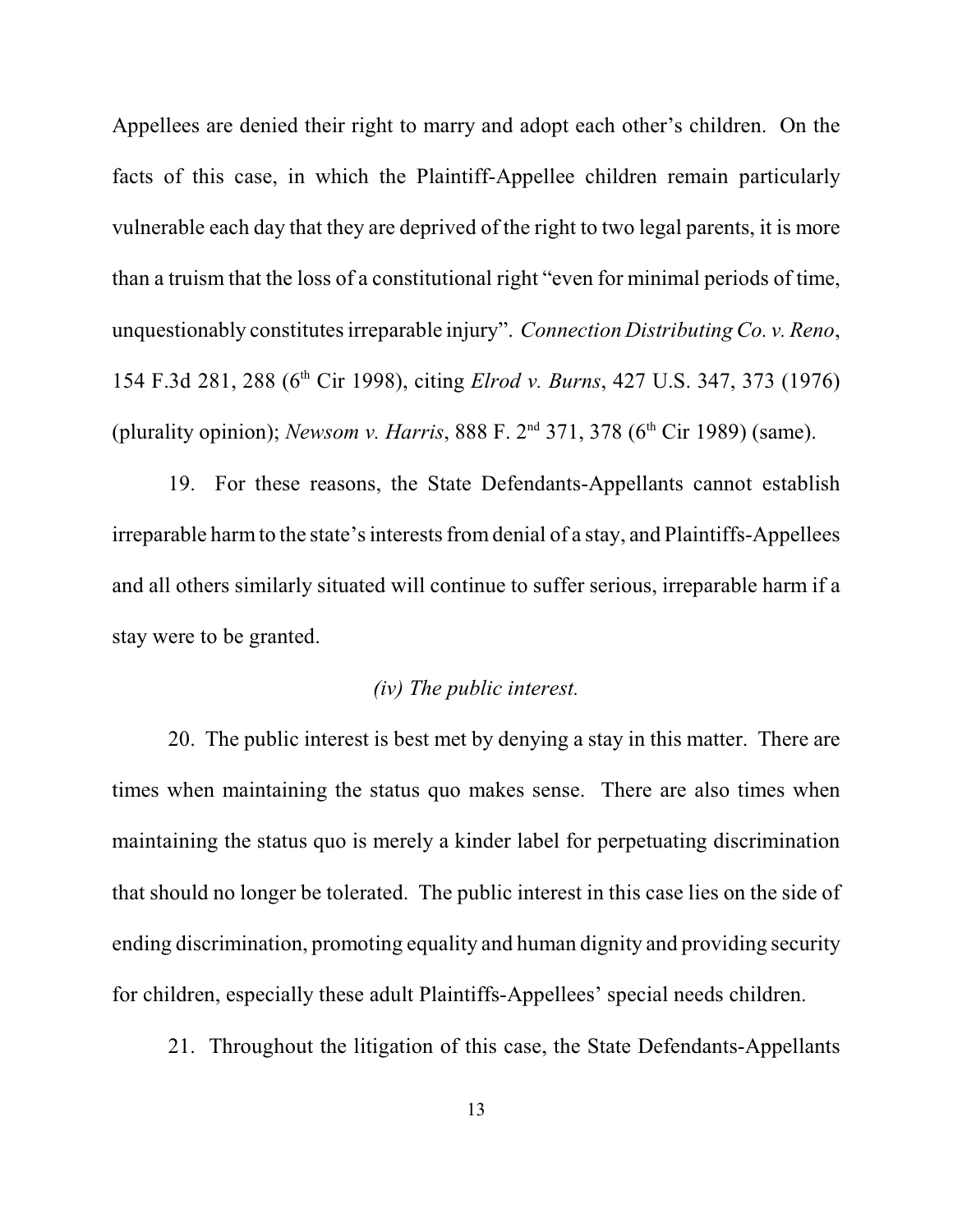have attempted to portray the case as a scientific experiment, as if the question were whether there should be same-sex couples and families, effectively treating Plaintiffs-Appellees and all of the other Michigan same-sex families as if they don't exist or don't count. Plaintiffs-Appellees exist, they will continue to exist, and they count. As Judge Friedman stressed in the concluding paragraph of his opinion:

In attempting to define this case as a challenge to "the will of the people," ... state defendants lost sight of what this case is truly about: people. No court record of this proceeding could ever fully convey the personal sacrifice of these two plaintiffs who seek to ensure that the state may no longer impair the rights of their children and the thousands of others now being raised by same-sex couples.

(R: 151, Findings of Fact and Conclusions of Law at p 30, Pg ID 3973).

22. Permitting loving same-sex couples to marry pending the outcome of this appeal will not harm the state in any way; permitting the children of loving same-sex couples to have two legally recognized parents will not harm the state in any way; permitting the children of loving same-sex couples to have two legally recognized parents will better protect these children and will keep the state from continuing to "impair the rights of" these children.

23. The State Defendants-Appellants' argument that if a stay is not granted, "marriage licenses would be issued under a cloud of uncertainty" is false:

• With the MMA having been held by the district court to be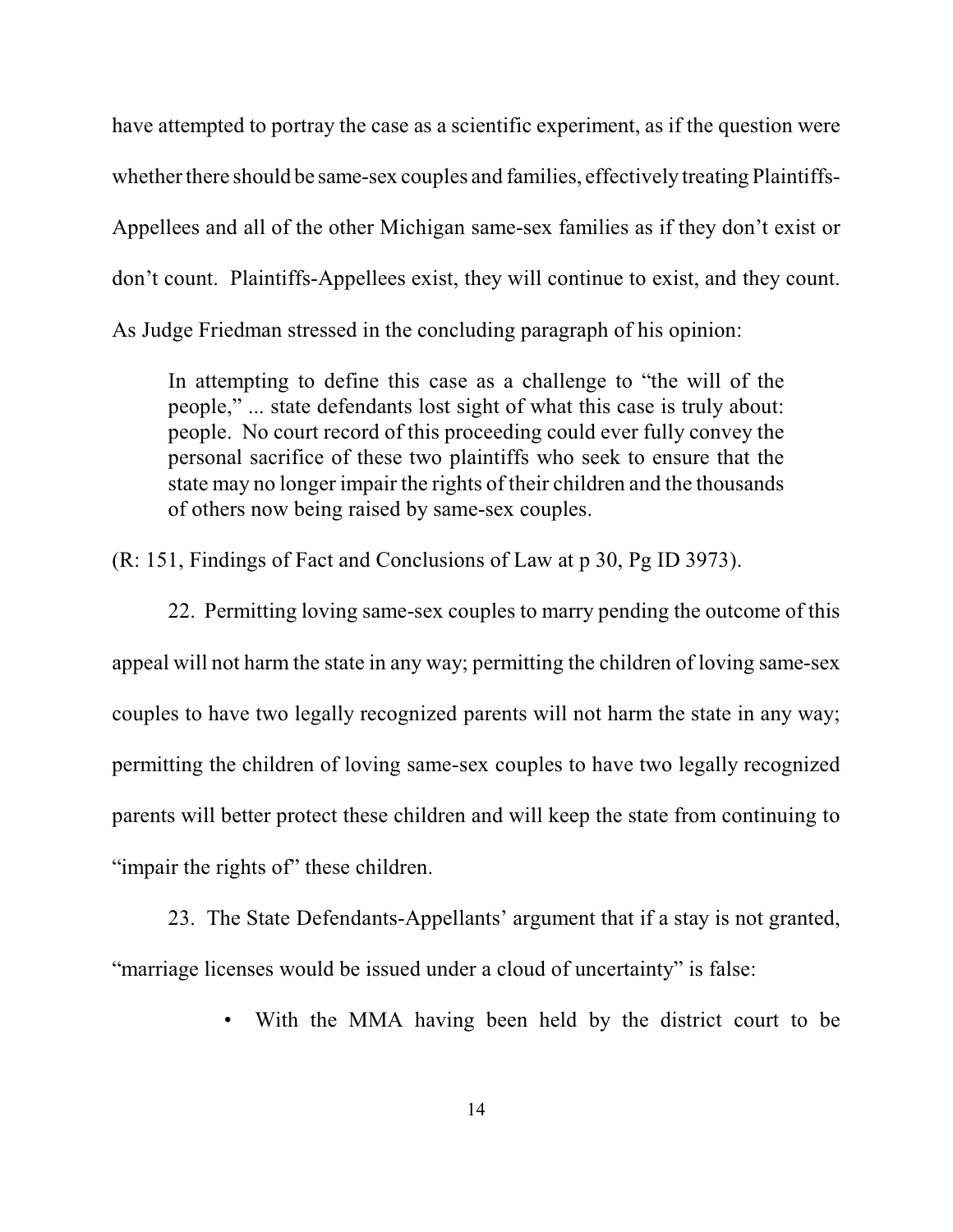unconstitutional, and in the absence of a stay, there is no valid reason whatever to question the authority of county clerks to issue marriage licenses to otherwise qualified same-sex couples and for those couples to have wed prior to the entry of this Court's order granting a temporary stay; and

• Michigan law is clear that even if the officiant at a wedding in fact lacked the authority to marry a couple, the validity of the marriage is not affected so long as at least one of the individuals married believed in good faith that the marriage was lawful:

A marriage solemnized before an individual professing to be a district judge, common pleas court judge, district court magistrate, municipal judge, judge of probate, judge of a federal court, mayor, the county clerk or, in a county having more than 2,000,000 inhabitants, an employee of the county clerk designated by the clerk to solemnize marriages, or a minister of the gospel or cleric or religious practitioner shall not be considered or adjudged to be void, nor shall the validity of the marriage be affected, on account of a want of jurisdiction or authority by that individual if the marriage was consummated with a full belief on the part of the individuals married, or either of them, that they were lawfully joined in marriage.

M.C.L.A. §551.16.

24. It is not in the public interest that, if a stay were to be granted, convicted

felons who might never be able to live with their spouse would still be able to marry,

*cf. Turner v. Safley*, 482 U.S. 78, 95 (1987), while loving same-sex couples raising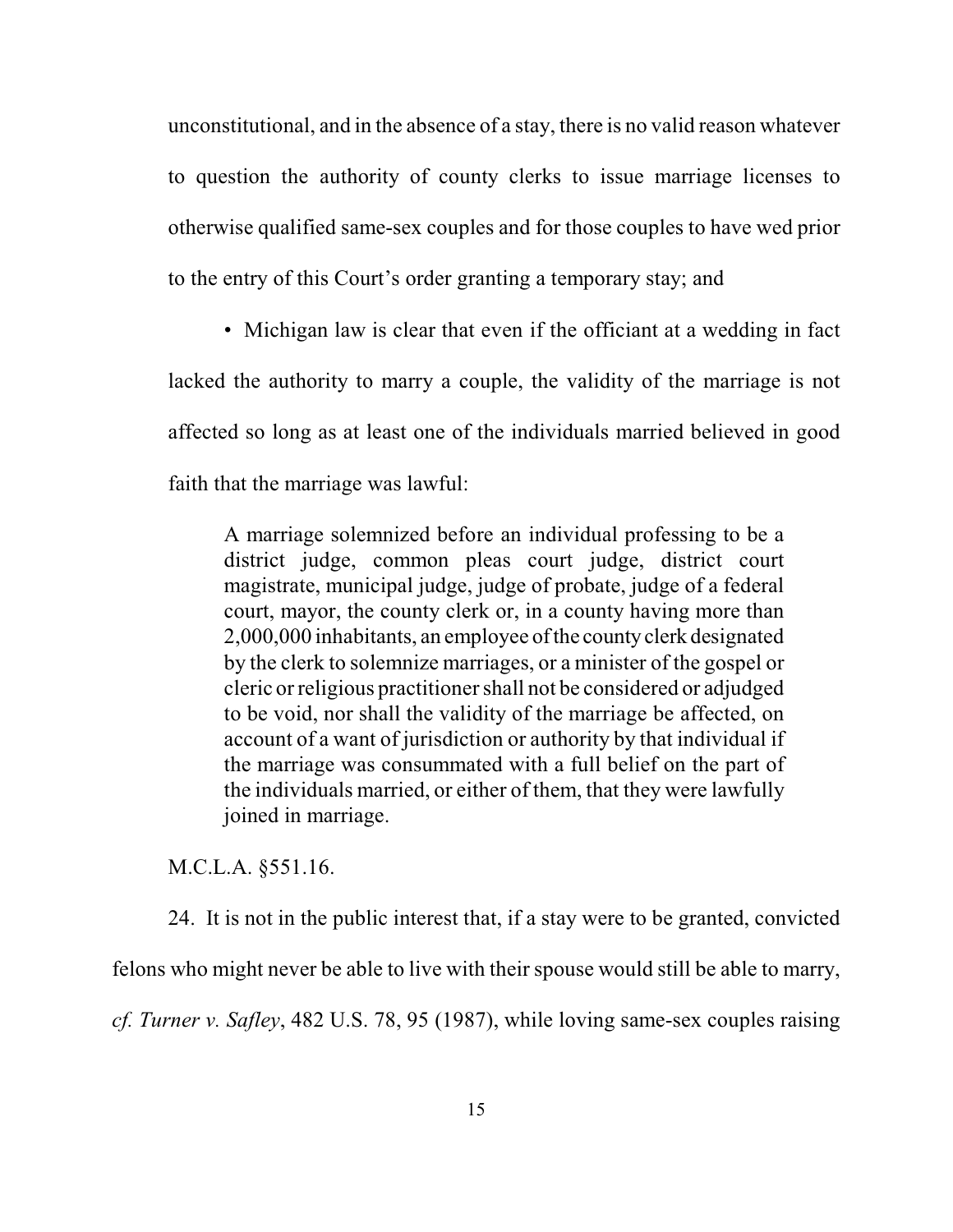children would not.

25. For myriad obvious reasons, the public interest is ill-served in our highly mobile nation by a patchwork of laws in which loving couples' right to marry and their marriage-based rights depend on which state they live in. It is very much in the immediate public interest for the law regarding eligibility to marry based on sexual orientation to become consistent from state to state. Since the clock is not going to be turned back – the right of same-sex couples to marry in the growing number of states currently allowing it is no more going to be taken away than is the right of inter-racial couples to marry – it is also clear that the public interest is best served by promoting equality now.

26. Finally, permitting loving same-sex couples to marry and provide full parental security for their children will also help the state's economy. Discriminatory policies, which deter same sex couples from adopting children within Michigan's foster care system, are causing couples to adopt from other states' foster care systems, leaving children languishing in Michigan's foster care system through adolescence at great expense to the State (Sankaran, Tr 2/26/14, at pp 64-65). Moreover, conflicting laws between states that recognize the right to same-sex marriage and those that do not create serious morale and administrative problems for employers with facilities in multiple states, which then results in reduced business influx into the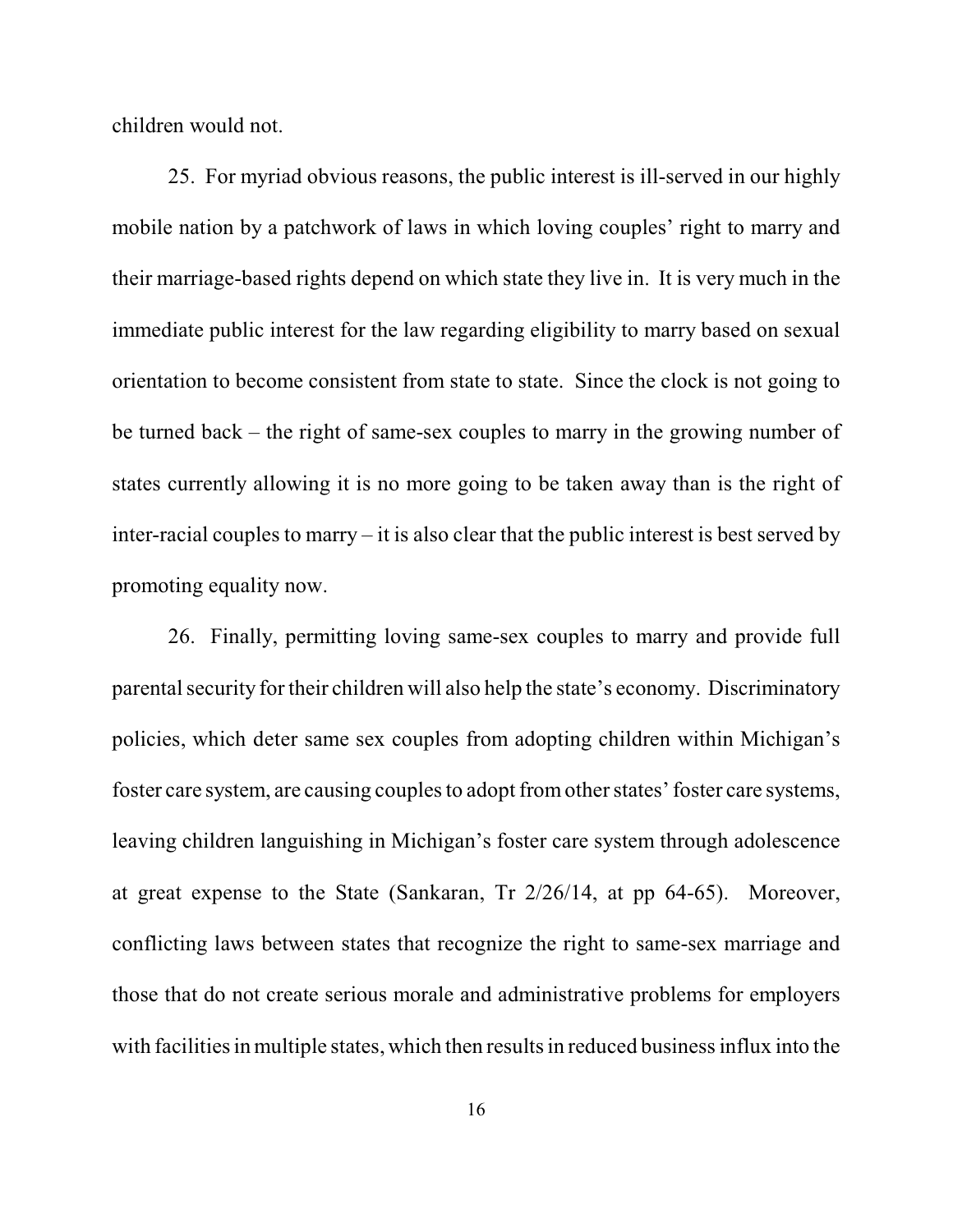state and a "brain drain" for Michigan, with qualified gay and lesbian professionals and their supporters eschewing or leaving the state. Plaintiffs-Appellees' Trial Ex. 50, Michigan Department of Civil Rights Report on LGBT Inclusion Under Michigan Law, January 28, 2013, at pp 74-82.<sup>3</sup>

24. For all of these reasons, the public interest, too, is best served by denying the motion.

WHEREFORE, Plaintiffs-Appellees pray this Court for an Order denying the State Defendants-Appellants' emergency motion for a stay pending appeal.

Respectfully submitted,

*s/Carole M. Stanyar s/ Kenneth M. Mogill* CAROLE M. STANYAR P34830 221 N. Main Street, Suite 300 MOGILL, POSNER & COHEN<br>Ann Arbor, MI 48104 27 E. Flint St., 2<sup>nd</sup> Floor Ann Arbor, MI 48104 (313) 819-3953 Lake Orion MI 48362 cstanyar@wowway.com (248)814-9470

kmogill@bignet.net

*s/Dana M. Nessel*  DANA M. NESSEL P51346

<sup>&</sup>lt;sup>3</sup> Available at <http://www.michigan.gov/documents/>mdcr\_Report\_on LGBT Inclusion 409727 7.pdf. See specifically at p 81: ("Just as people do not want to work in discriminatory environments, people do not want to live in places where they are treated unjustly. The most recurrent theme the Department heard when soliciting testimony related to the economic impact of discrimination involved somebody reluctantly moving out of state to a place where they feel more safe, appreciated, and accepted.").